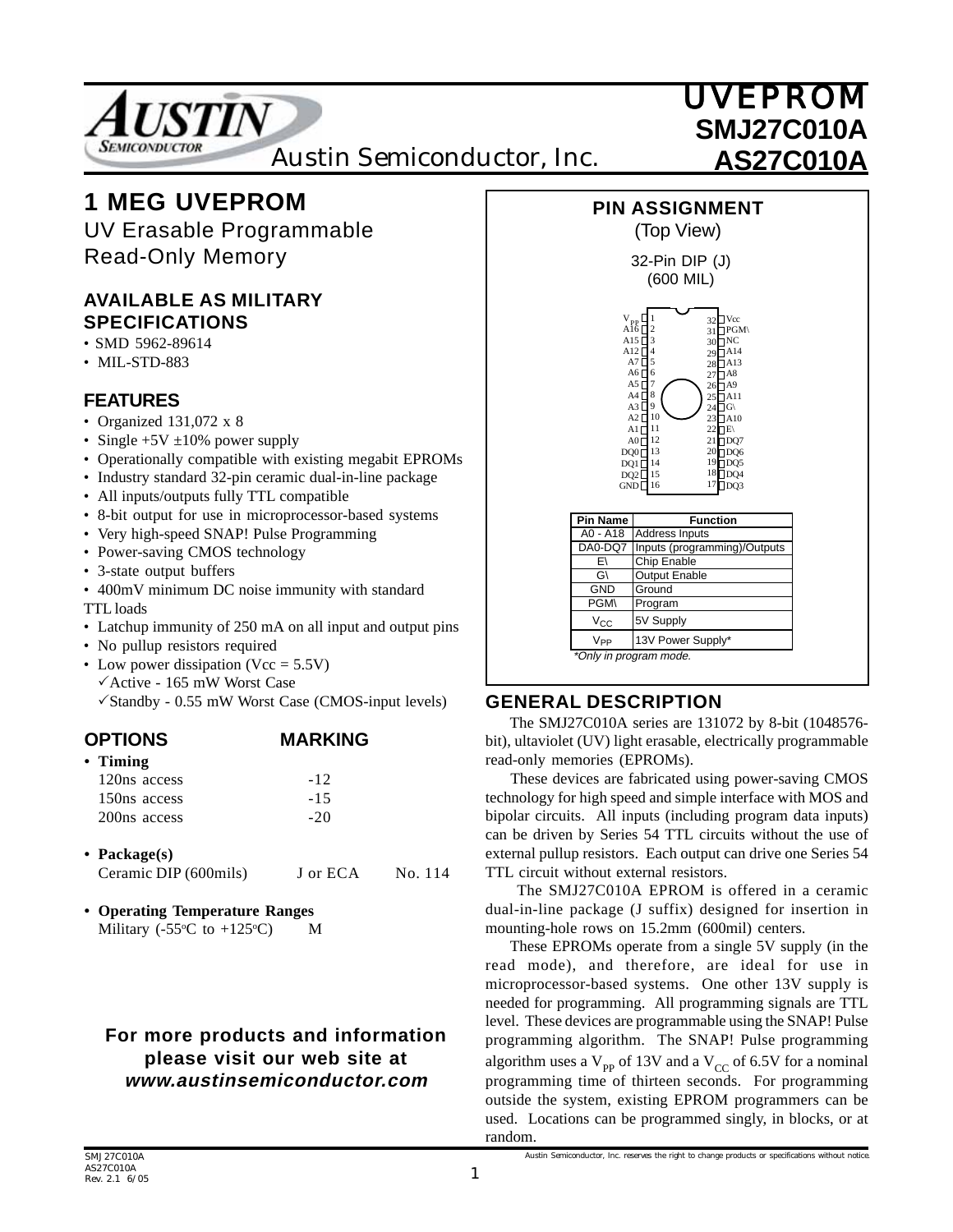

## **FUNCTIONAL BLOCK DIAGRAM\***



\* This symbol is in accordance with ANSI/IEEE Std 91-1984 and IEC Publication 617-12. J package illustrated.

#### **OPERATION**

The seven modes of operation are listed in Table 1. The read mode requires a single 5V supply. All inputs are TTL level except for  $V_{pp}$  during programming (13V for SNAP! Pulse), and 12V on A9 for signature mode.

|                 |             |                                 |                 | <b>MODE*</b>       |                 |                                  |            |                        |
|-----------------|-------------|---------------------------------|-----------------|--------------------|-----------------|----------------------------------|------------|------------------------|
| <b>FUNCTION</b> | <b>READ</b> | <b>OUTPUT</b><br><b>DISABLE</b> | <b>STANDBY</b>  | <b>PROGRAMMING</b> | <b>VERIFY</b>   | <b>PROGRAM</b><br><b>INHIBIT</b> |            | <b>SIGNATURE MODE!</b> |
| $E\setminus$    | $V_{IL}$    | $V_{IL}$                        | $V_{\text{IH}}$ | $V_{IL}$           | $V_{ L}$        | $V_{\mathsf{IH}}$                |            | $V_{IL}$               |
| $G\setminus$    | $V_{IL}$    | V <sub>IH</sub>                 | X               | V <sub>IH</sub>    | $V_{IL}$        | X                                |            | $V_{IL}$               |
| <b>PGM\</b>     | Χ           | X                               | X               | $V_{IL}$           | V <sub>IH</sub> | X                                |            | X                      |
| V <sub>PP</sub> | $V_{CC}$    | $V_{CC}$                        | $V_{CC}$        | V <sub>PP</sub>    | V <sub>PP</sub> | V <sub>PP</sub>                  |            | $V_{\rm CC}$           |
| $V_{CC}$        | $V_{CC}$    | $V_{\rm CC}$                    | $V_{\rm CC}$    | $V_{CC}$           | $V_{CC}$        | $V_{CC}$                         |            | $V_{\rm CC}$           |
| A9              | X           | X                               | X               | Χ                  | X               | X                                | $V_H$ **   | $V_H$ **               |
| A0              | Χ           | Χ                               | Χ               | Χ                  | X               | X                                | $V_{IL}$   | V <sub>IH</sub>        |
|                 |             |                                 |                 |                    |                 |                                  |            | <b>CODE</b>            |
| DQ0-DQ7         | Data Out    | High-Z                          | High-Z          | Data In            | Data Out        | High-Z                           | <b>MFG</b> | <b>DEVICE</b>          |
|                 |             |                                 |                 |                    |                 |                                  | 97         | D6                     |

## **TABLE 1. OPERATION MODES**

 $*$  X can be  $V_{IL}$  or  $V_{IH}$ .

 $*V_{\rm H} = 12V \pm 0.5V$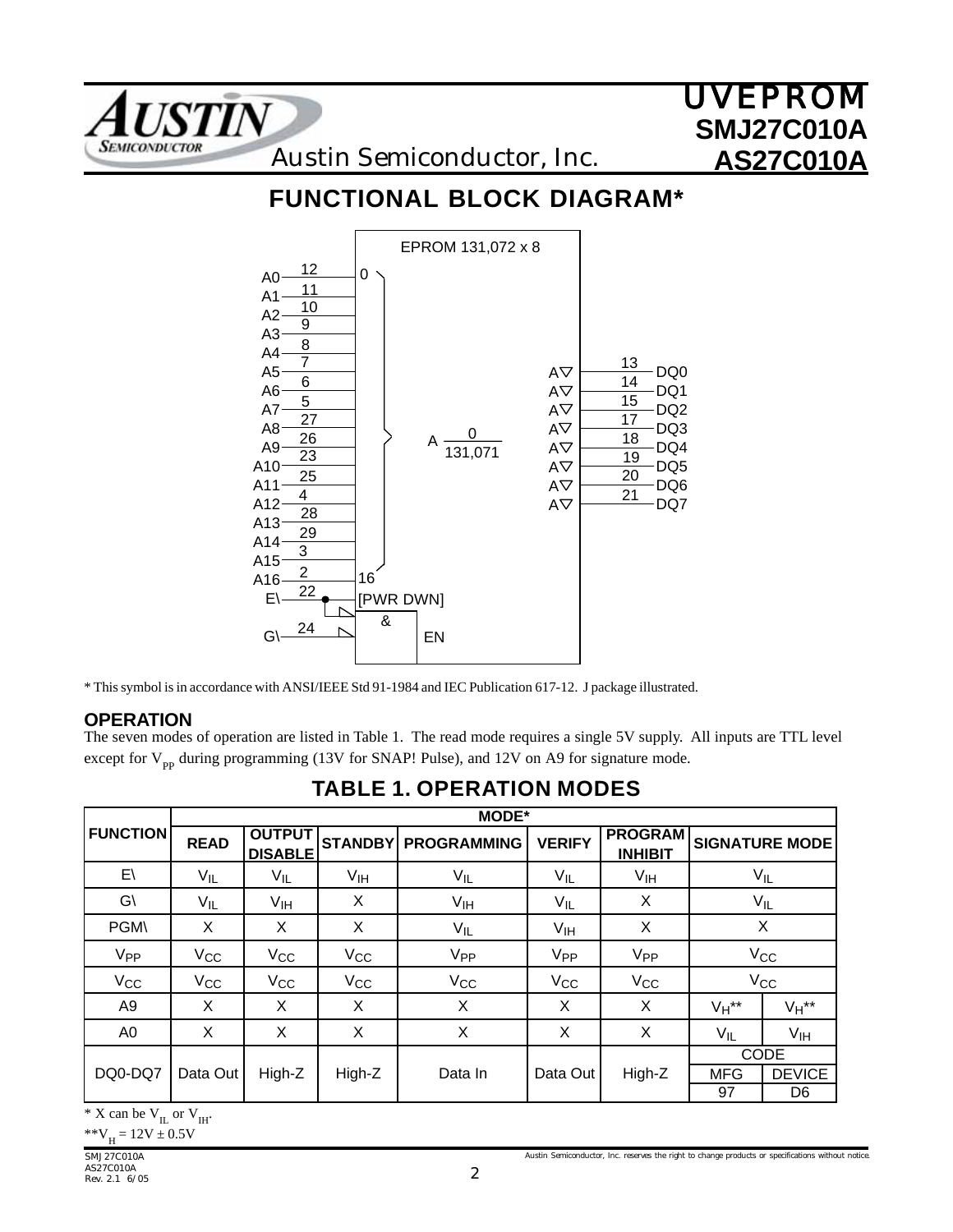

#### **READ/OUTPUT DISABLE**

When the outputs of two or more SMJ27C010As are connected in parallel on the same bus, the output of any particular device in the circuit can be read with no interference from competing outputs of the other devices. To read the output of a single device, a low level signal is applied to the  $E\$  and  $G\$  pins. All other devices in the circuit should have their outputs disabled by applying a high-level signal to one of these pins.

#### **LATCHUP IMMUNITY**

Latchup immunity on the SMJ27C010A is a minimum of 250mA on all inputs and outputs. This feature provides latchup immunity beyond any potential transients at the printed circuit board level when the devices are interfaced to industry-standard TTL or MOS logic devices. The input/ output layout approach controls latchup without compromising performance or packing density.

#### **POWER DOWN**

Active  $I_{CC}$  supply current can be reduced from 30mA to 500 $\mu$ A by applying a high TTL input on  $E\$  and to 100 $\mu$ A by applying a high CMOS input on E. In this mode all outputs are in the high-impedance state.

#### **ERASURE**

Before programming, the SMJ27C010A EPROM is erased by exposing the chip through the transparent lid to a highintensity ultraviolet light (wavelength 2537 Å). The recommended minimum exposure dose (UV intensity x exposure time) is  $15-W \cdot s/cm^2$ . A typical  $12-mW/cm^2$ , filterless UV lamp erases the device in 21 minutes. The lamp should be located about 2.5cm above the chip during erasure. After erasure, all bits are in the high state. It should be noted that normal ambient light contains the correct wavelength for erasure; therefore, when using the SMJ27C010A, the window should be covered with an opaque label. After erasure (all bits in logic high state), logic lows are programmed into the desired locations. A programmed low can be erased only by ultraviolet light.

#### **SNAP! PULSE PROGRAMMING**

The SMJ27C010A is programmed by using the SNAP! Pulse programming algorithm as illustrated by the flow chart (Figure 1). This algorithm programs in a nominal time of thirteen seconds. Actual programming time varies as a function of the programmer used.

The SNAP! Pulse programming algorithm uses an initial pulse of 100 microseconds  $(\mu s)$  followed by a byte verification to determine when the addressed byte has been successfully programmed. Up to ten 100µs pulses per byte are provided before a failure is recognized.

The programming mode is achieved when  $V_{\text{pp}} = 13V$ ,  $V_{CC}$ = 6.5V, E\ = V<sub>IL</sub>, and G\ = V<sub>IH</sub>. Data is presented in parallel (eight bits) on pins DQ0 through DQ7. Once addresses and data are stable, PGM\ is pulsed low.

More than one device can be programmed when the devices are connected in parallel. Locations can be programmed in any order. When the SNAP! Pulse programming routine is complete, all bits are verified with  $V_{CC} = V_{pp} = 5V \pm 10\%$ .

#### **PROGRAM INHIBIT**

Programming can be inhibited by maintaining high level inputs on the  $E\$  or the PGM\ pins.

#### **PROGRAM VERIFY**

Programmed bits can be verified with  $V_{\text{pp}} = 13V$  when  $G \backslash = V_{II}$ , and  $E \backslash = V_{II}$ , and  $PGM \backslash = V_{III}$ .

#### **SIGNATURE MODE**

The signature mode provides access to a binary code identifying the manufacturer and type. This mode is activated when A9 (pin 26) is forced to 12V. Two identifier bytes are accessed by toggling A0. All other addresses must be held low. The signature code for these devices is 97D6. A0 low selects the manufacturer's code 97 (Hex), and A0 high selects the device code D6 (Hex), as shown in Table 2.

## **TABLE 2. SIGNATURE MODES**

| <b>IDENTIFIER*</b>       |              |     |     |                 | <b>PINS</b> |     |                 |     |     |                |
|--------------------------|--------------|-----|-----|-----------------|-------------|-----|-----------------|-----|-----|----------------|
|                          | A0           | DQ7 | DQ6 | DQ <sub>5</sub> | DQ4         | DQ3 | DQ <sub>2</sub> | DQ1 | DQ0 | <b>HEX</b>     |
| <b>MANUFACTURER CODE</b> | $V_{\sf IL}$ |     |     |                 |             |     |                 |     |     | 97             |
| <b>IDEVICE CODE</b>      | ۷ін          |     |     |                 |             |     |                 |     |     | D <sub>6</sub> |

\* E\ = G\ = V<sub>II</sub>, A1 - A8 = V<sub>II</sub>, A9 = V<sub>H</sub>, A10 - A16 = V<sub>II</sub>, V<sub>PP</sub> = V<sub>CC</sub>.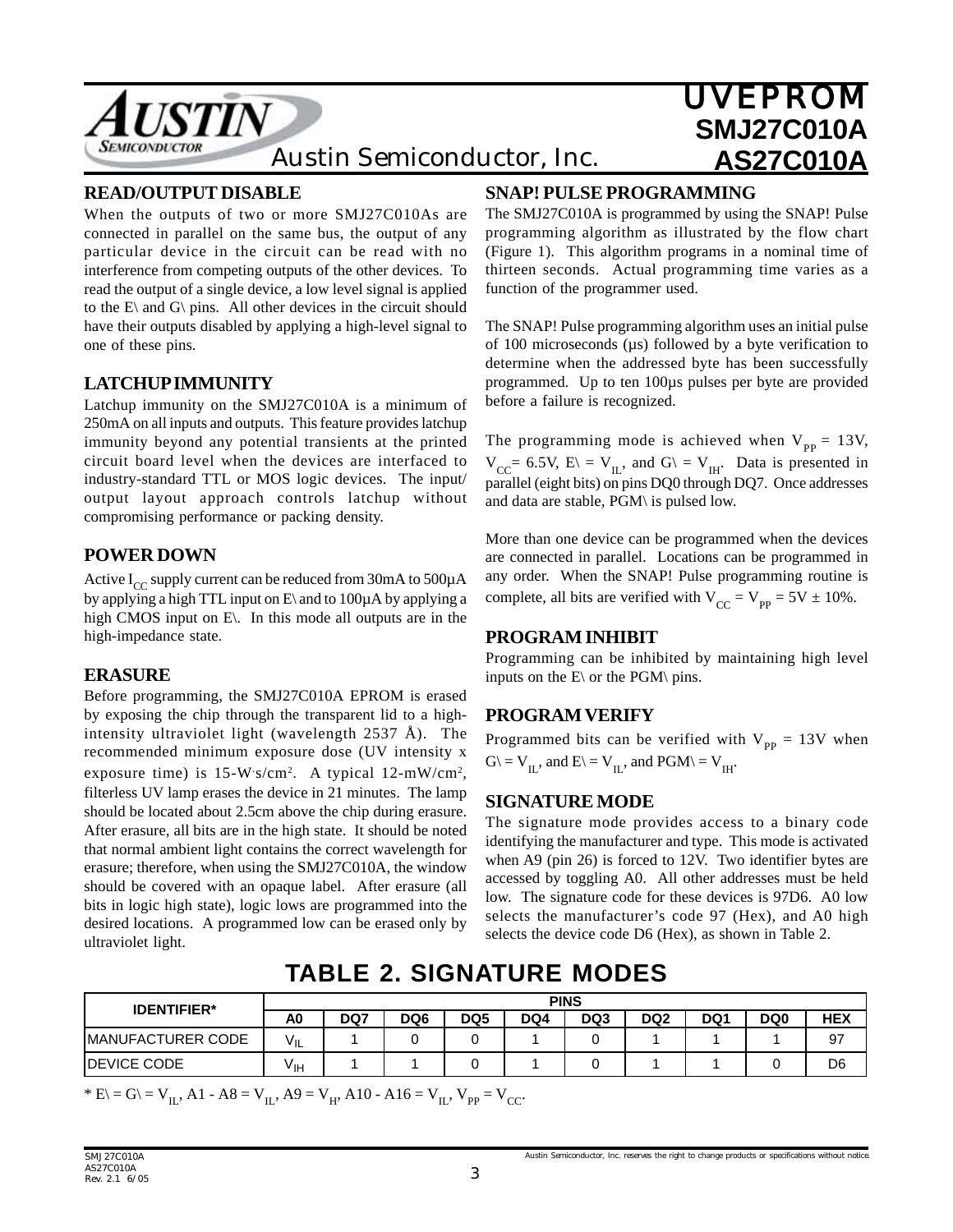

## **FIGURE 1. SNAP! PULSE PROGRAMMING FLOW CHART**



Austin Semiconductor, Inc. reserves the right to change products or specifications without notice.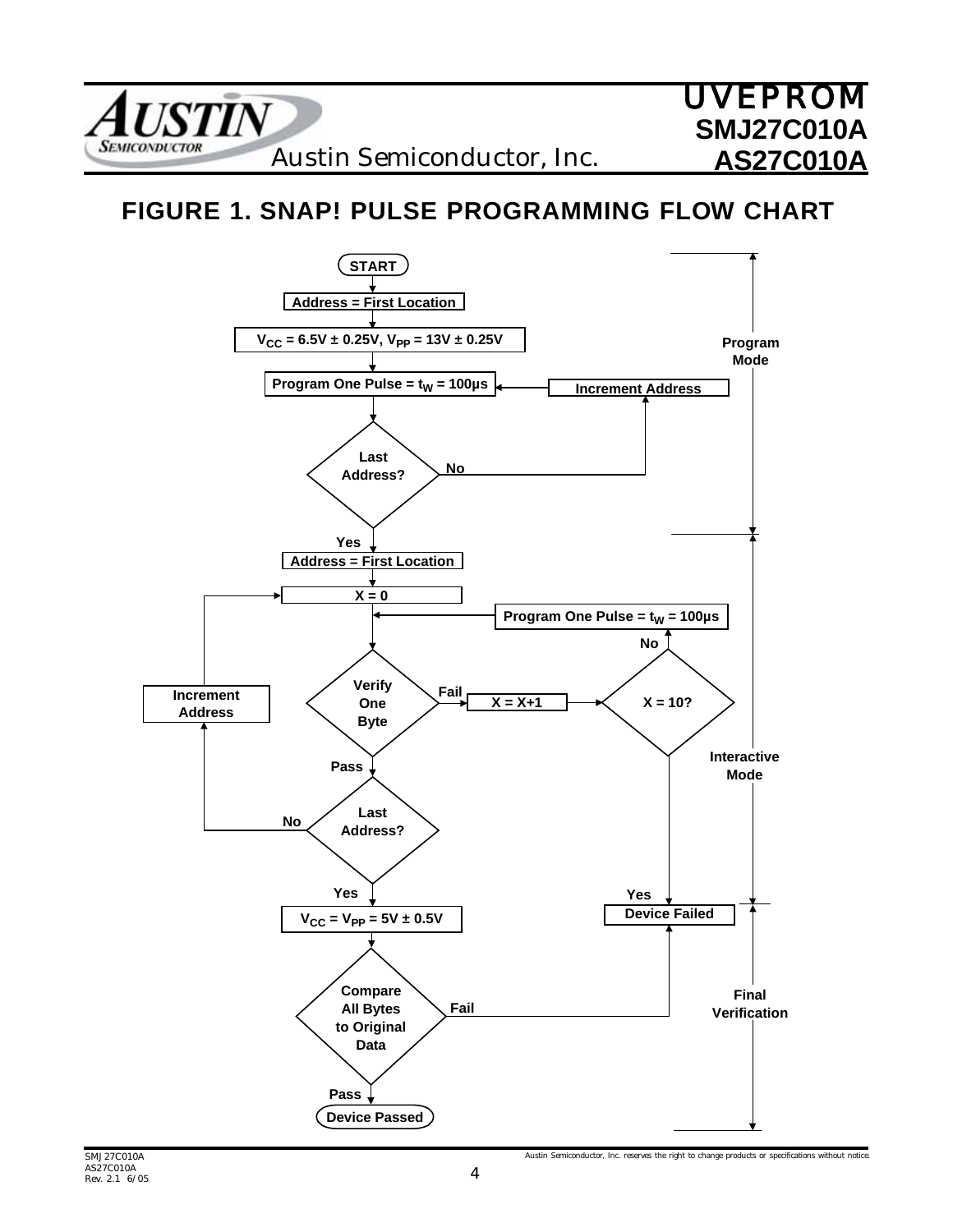

#### **ABSOLUTE MAXIMUM RATINGS\***

| Input Voltage Range, All inputs except $A9***$ . -0.6V to $V_{cc}$ +1 |
|-----------------------------------------------------------------------|
| A9-0.6V to +13.5V                                                     |
| Output Voltage Range,                                                 |
|                                                                       |
| Operating Free-air Temperature Range, $T_{A}$ -55°C to 125°C          |
|                                                                       |
|                                                                       |

\*Stresses greater than those listed under "Absolute Maximum Ratings" may cause permanent damage to the device. This is a stress rating only and functional operation of the device at these or any other conditions above those indicated in the operation section of this specification is not implied. Exposure to absolute maximum rating conditions for extended periods may affect reliability.

\*\* All voltage values are with respect to GND.

## **RECOMMENDED OPERATING CONDITIONS**

|                            |                                |                                   |                                   | <b>MIN</b>    | <b>NOM</b> | <b>MAX</b>    | <b>UNIT</b> |
|----------------------------|--------------------------------|-----------------------------------|-----------------------------------|---------------|------------|---------------|-------------|
| $V_{CC}$                   | <b>Supply Voltage</b>          | Read Mode                         |                                   | 4.5           | 5          | 5.5           |             |
|                            |                                | SNAP! Pulse programming algorithm |                                   | 6.25          | 6.5        | 6.75          |             |
| V <sub>PP</sub>            | Supply Voltage                 | Read Mode <sup>2</sup>            |                                   |               | $V_{CC}$   | $V_{CC}$ +0.6 |             |
|                            |                                |                                   | SNAP! Pulse programming algorithm |               | 13         | 13.25         |             |
| $V_{\text{IH}}$            | High-level DC input voltage    |                                   |                                   | 2             |            | $V_{CC}$ +0.5 |             |
|                            |                                |                                   | <b>CMOS</b>                       | $V_{CC}$ -0.2 |            | $V_{CC}$ +0.5 |             |
| Low-level DC input voltage |                                | TTL                               | $-0.5$                            |               | 0.8        |               |             |
|                            | $V_{IL}$                       |                                   | <b>CMOS</b>                       | $-0.5$        |            | $GND+0.2$     |             |
| $T_A$                      | Operating free-air temperature |                                   |                                   |               |            | 125           | °C          |

**NOTES:**

1.  $V_{CC}$  must be applied before or at the same time as  $V_{PP}$  and removed after or at the same time as  $V_{PP}$ . The deivce must not be inserted into or removed from the board when  $V_{\text{PP}}$  or  $V_{\text{CC}}$  is applied.

2. During programming,  $V_{\text{pp}}$  must be maintained at 13V  $\pm$  0.25V.

#### **ELECTRICAL CHARACTERISTICS OVER RECOMMENDED RANGES OF SUPPLY VOLTAGE AND OPERATING FREE-AIR TEMPERATURE**

|                 | <b>PARAMETER</b>                                      |                         | <b>TEST CONDITIONS</b>                    | <b>MIN</b>    | <b>MAX</b> | <b>UNIT</b> |
|-----------------|-------------------------------------------------------|-------------------------|-------------------------------------------|---------------|------------|-------------|
|                 | High-level DC output voltage                          |                         | $IOH = -20µA$                             | $V_{CC}$ -0.2 |            | $\vee$      |
| V <sub>OH</sub> |                                                       |                         | $I_{OH} = -2.5mA$                         | 3.5           |            |             |
|                 |                                                       |                         | $I_{OL} = 2.1 \text{mA}$                  |               | 0.4        | $\vee$      |
| $V_{OL}$        | Low-level DC output voltage                           |                         | $I_{OL} = 20 \mu A$                       |               | 0.1        |             |
| J,              | Input current (leakage)                               |                         | $V_1 = 0V$ to 5.5V                        |               | ±1         | μA          |
| $I_{\Omega}$    | Output current (leakage)                              |                         | $V_{\Omega}$ = 0V to $V_{\text{CC}}$      |               | ±1         | μA          |
| $I_{PP1}$       | V <sub>PP</sub> supply current                        |                         | $V_{PP} = V_{CC} = 5.5V$                  |               | 10         | μA          |
| $I_{PP2}$       | V <sub>PP</sub> supply current (during program pulse) |                         | $V_{PP} = 13V$                            |               | 50         | mA          |
|                 |                                                       | TTL-Input Level         | $V_{CC} = 5.5V$ , E $=V_{IH}$             |               | 500        |             |
| $I_{CC1}$       | V <sub>CC</sub> supply current (standby)              | <b>CMOS-Input Level</b> | $V_{CC}$ = 5.5V, E\=V <sub>CC</sub> ±0.2V |               | 100        | μA          |
|                 | V <sub>CC</sub> supply current (active) (output open) |                         | $E=V_{IL}$ , $V_{CC}=5.5V$                |               |            |             |
| $I_{CC2}$       |                                                       |                         | $t_{cycle}$ = minimum cycle time,         |               | 30         | mA          |
|                 |                                                       |                         | outputs open                              |               |            |             |

**NOTES:**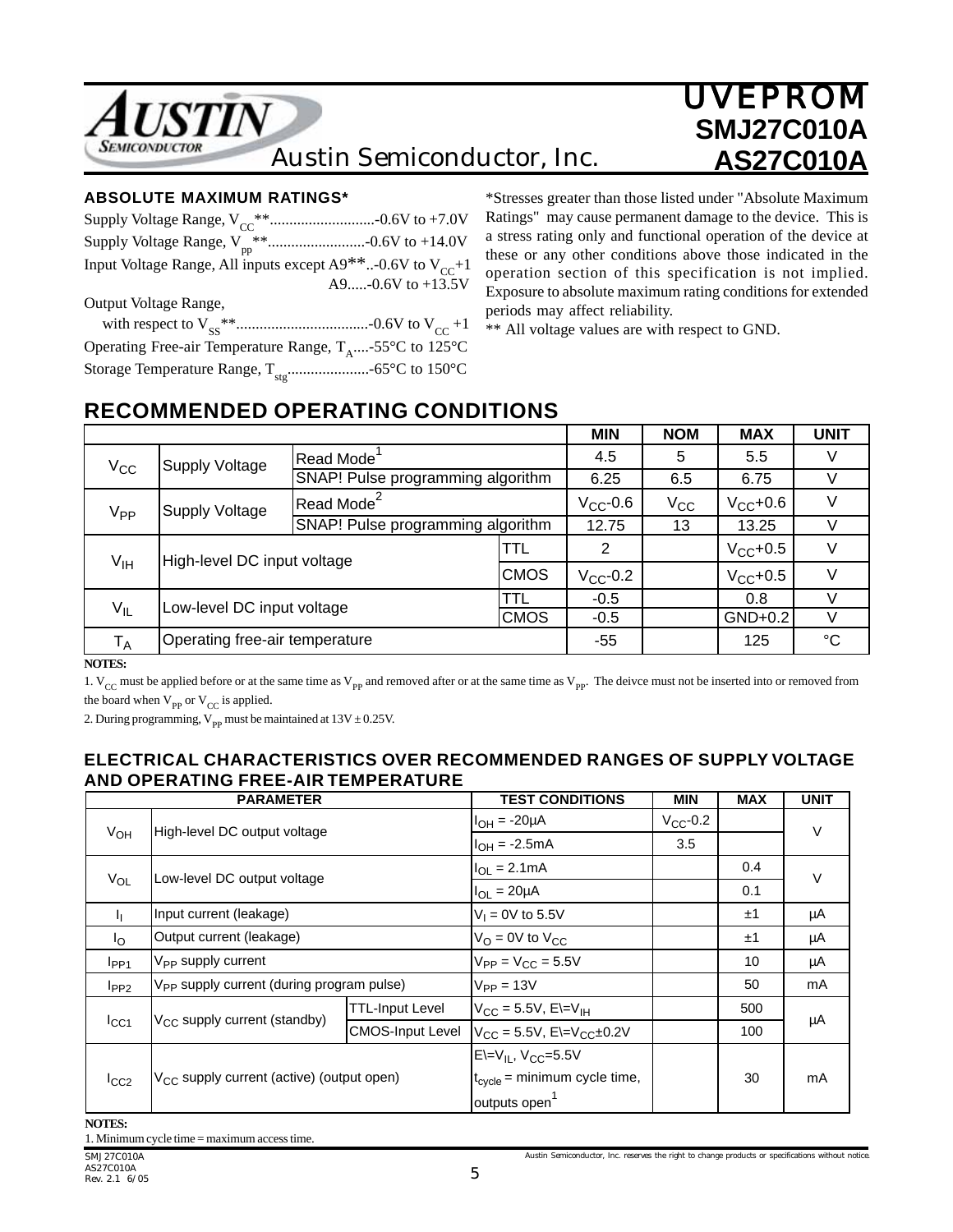

Austin Semiconductor, Inc.

### **CAPACITANCE OVER RECOMMENDED RANGES OF SUPPLY VOLTAGE AND OPER-ATING FREE-AIR TEMPERATURE, f = 1MHz\***

|              | <b>PARAMETER</b>   | <b>TEST CONDITIONS</b>  | TYP** | <b>MAX</b> | UNIT |
|--------------|--------------------|-------------------------|-------|------------|------|
|              | Input capacitance  | $V_1 = 0V$ , $f = 1MHz$ |       |            | рF   |
| $C_{\Omega}$ | Output capacitance | $V_O = 0V$ , f= 1 MHz   |       | 10         | рF   |

\* Capacitance measurements are made on sample basis only.

\*\* All typical values are at  $T_A = 25^{\circ}C$  and nominal voltages.

### **SWITCHING CHARACTERISTICS OVER RECOMMENDED RANGES OF OPERATING CONDITIONS1,2**

| <b>PARAMETER</b> |                                                                                                   | <b>TEST</b>                       | $-12$      |            |     | $-15$      |            | $-20$      | <b>UNIT</b> |
|------------------|---------------------------------------------------------------------------------------------------|-----------------------------------|------------|------------|-----|------------|------------|------------|-------------|
|                  |                                                                                                   | <b>CONDITIONS</b>                 | <b>MIN</b> | <b>MAX</b> | MIN | <b>MAX</b> | <b>MIN</b> | <b>MAX</b> |             |
| $t_{a(A)}$       | Access time from address                                                                          |                                   |            | 120        |     | 150        |            | 200        | ns          |
| $t_{a(E)}$       | Access time from chip enable                                                                      | $C_L = 100pF$                     |            | 120        |     | 150        |            | 200        | ns          |
| $t_{en(G)}$      | Output enable time from G\                                                                        | 1 Series 74                       |            | 55         |     | 75         |            | 75         | ns          |
| $t_{dis}$        | Output disable time from G\ or E\, whichever<br>occurs first <sup>3</sup>                         | TTL Load,<br>Input $t_r < 20$ ns, | 0          | 50         | 0   | 60         | 0          | 60         | ns          |
| $t_{V(A)}$       | Output data valid time after change of<br>address, E\, or G\, whichever occurs first <sup>3</sup> | Input $t_f < 20$ ns               | $\Omega$   |            | 0   |            | 0          |            | ns          |

#### **NOTES:**

1. For all switching characteristics, the input pulse levels are 0.4V to 2.4V. Timing measurements are made at 2V for logic high and 0.8V for logic low. (Reference AC testing waveform)

2. Common test conditions apply for  $t_{dis}$  except during programming.

3. Value calculated from 0.5V delta to measured output level.

### **SWITCHING CHARACTERISTICS FOR PROGRAMMING:**  $V_{cc}$  **= 6.5V and**  $V_{pp}$  **= 13V (SNAP! Pulse),**  $T_A = 25^{\circ}C^1$

|              | <b>PARAMETER</b>                     | <b>MIN</b> | <b>MAX</b> | <b>UNIT</b> |
|--------------|--------------------------------------|------------|------------|-------------|
| $t_{dis(G)}$ | Disable, Output disable time from G\ |            | 130        | ns          |
| $t_{en(G)}$  | Enable, Output enable time from G\   |            | 150        | ns          |

**NOTE:** 1. For all switching characteristics, the input pulse levels are 0.4V to 2.4V. Timing measurements are made at 2V for logic high and 0.8V for logic low (reference AC testing waveform).

### **TIMING REQUIREMENTS FOR PROGRAMMING**

|                      |                             |                                   | <b>MIN</b>     | <b>TYP</b> | <b>MAX</b> | <b>UNIT</b> |
|----------------------|-----------------------------|-----------------------------------|----------------|------------|------------|-------------|
| $t_{W(PGM)}$         | Pulse duration, program     | SNAP! Pulse Programming Algorithm | 95             | 100        | 105        | μs          |
| $t_{\text{SU(A)}}$   | Setup Time, Address         |                                   | 2              |            |            | μs          |
| $t_{\text{SU}(E)}$   | Setup Time, E\              |                                   | 2              |            |            | μs          |
| $t_{\text{SU(G)}}$   | Setup Time, G\              |                                   | $\overline{2}$ |            |            | μs          |
| $t_{\text{SU}(D)}$   | Setup Time, Data            |                                   | 2              |            |            | μs          |
| $t_{\text{su(Vpp)}}$ | Setup Time, V <sub>PP</sub> |                                   | 2              |            |            | μs          |
| $t_{\text{SU}(VCC)}$ | Setup Time, V <sub>CC</sub> |                                   | $\overline{2}$ |            |            | μs          |
| $t_{h(A)}$           | Hold time, address          |                                   | 0              |            |            | μs          |
| $t_{h(D)}$           | Hold time, data             |                                   | $\mathcal{P}$  |            |            | μs          |

Austin Semiconductor, Inc. reserves the right to change products or specifications without notice.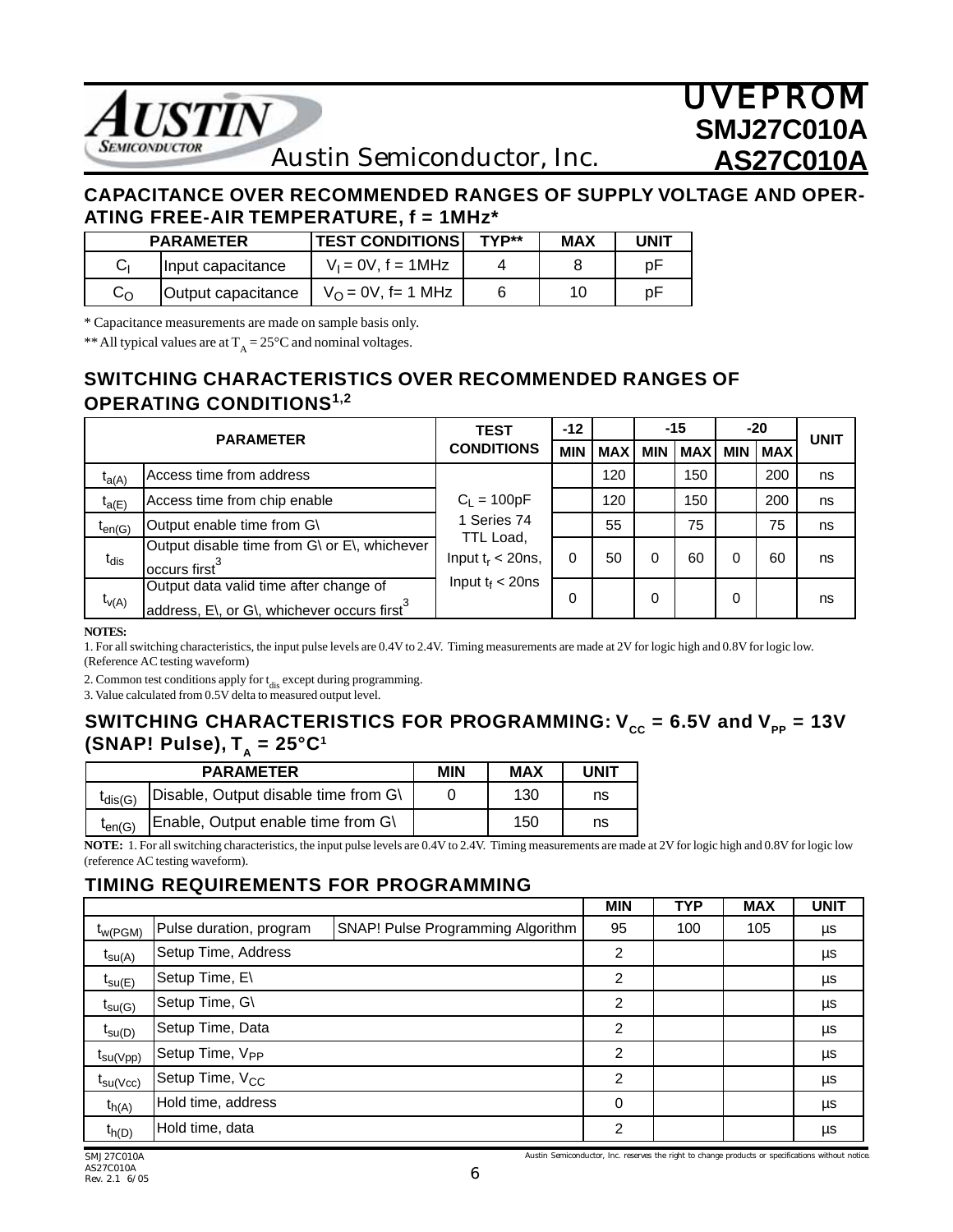

## **PARAMETER MEASUREMENT INFORMATION**



**NOTES:** 1.  $C_{I}$  includes probe and fixture capacitance.

### **FIGURE 2. AC TEST OUTPUT LOAD CIRCUIT WAVEFORM**



AC testing inputs are driven at 2.4V for logic high and 0.4V for logic low. Timing measurements are made at 2V for logic high and 0.8V for logic low for both inputs and outputs.



### **FIGURE 3. READ-CYCLE TIMING**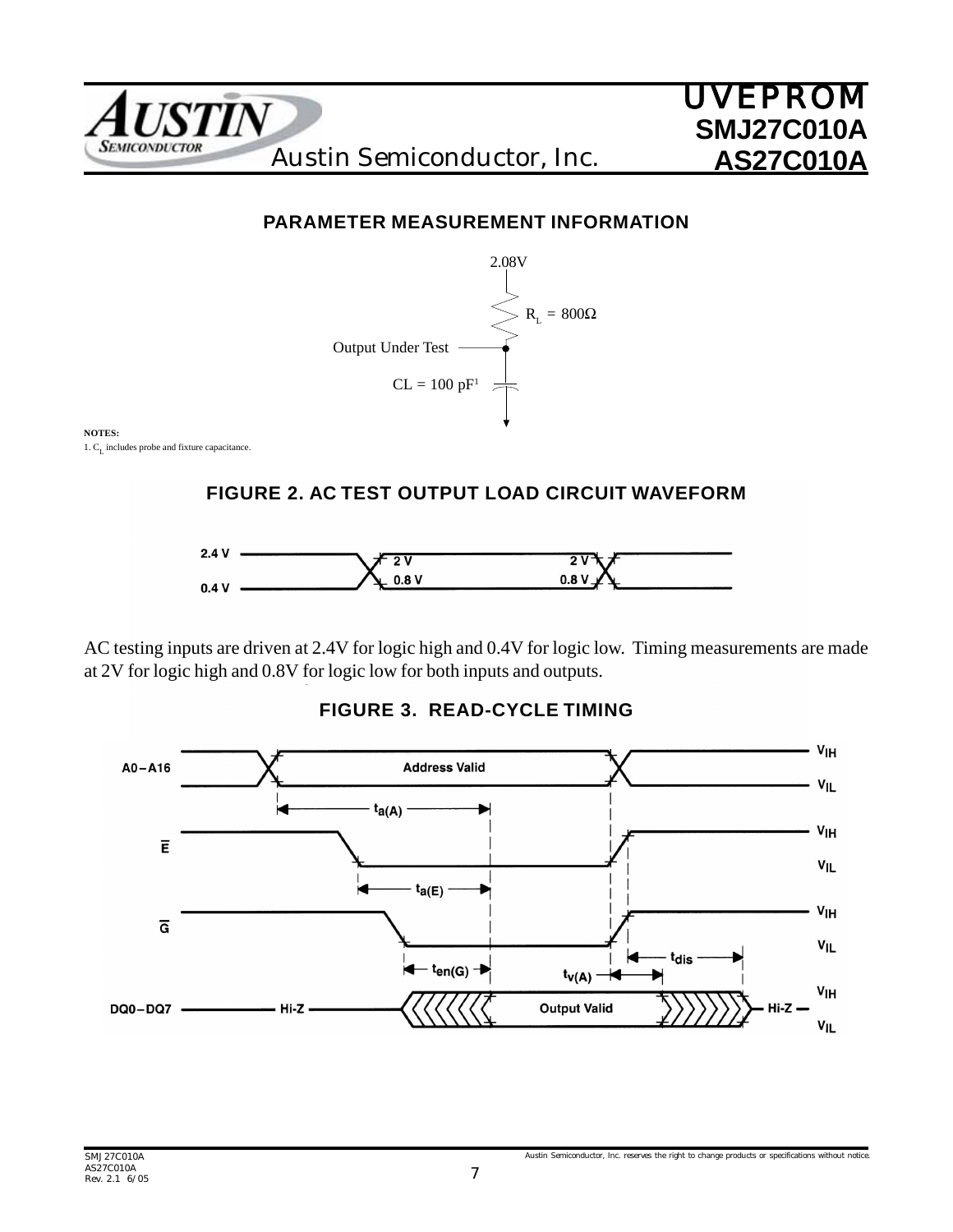**USTIN SEMICONDUCTOR** 

Austin Semiconductor, Inc.

## **FIGURE 4. PROGRAM-CYCLE TIMING (SNAP! PULSE PROGRAMMING)**



 $* t_{dis(G)}$  and  $t_{en(G)}$  are characteristics of the device but must be accommodated by the programmer. \*\* 13V  $V_{\text{pp}}$  and 6.5V  $V_{\text{CC}}$  for SNAP! Pulse programming.

UVEPROM

**SMJ27C010A**

**AS27C010A**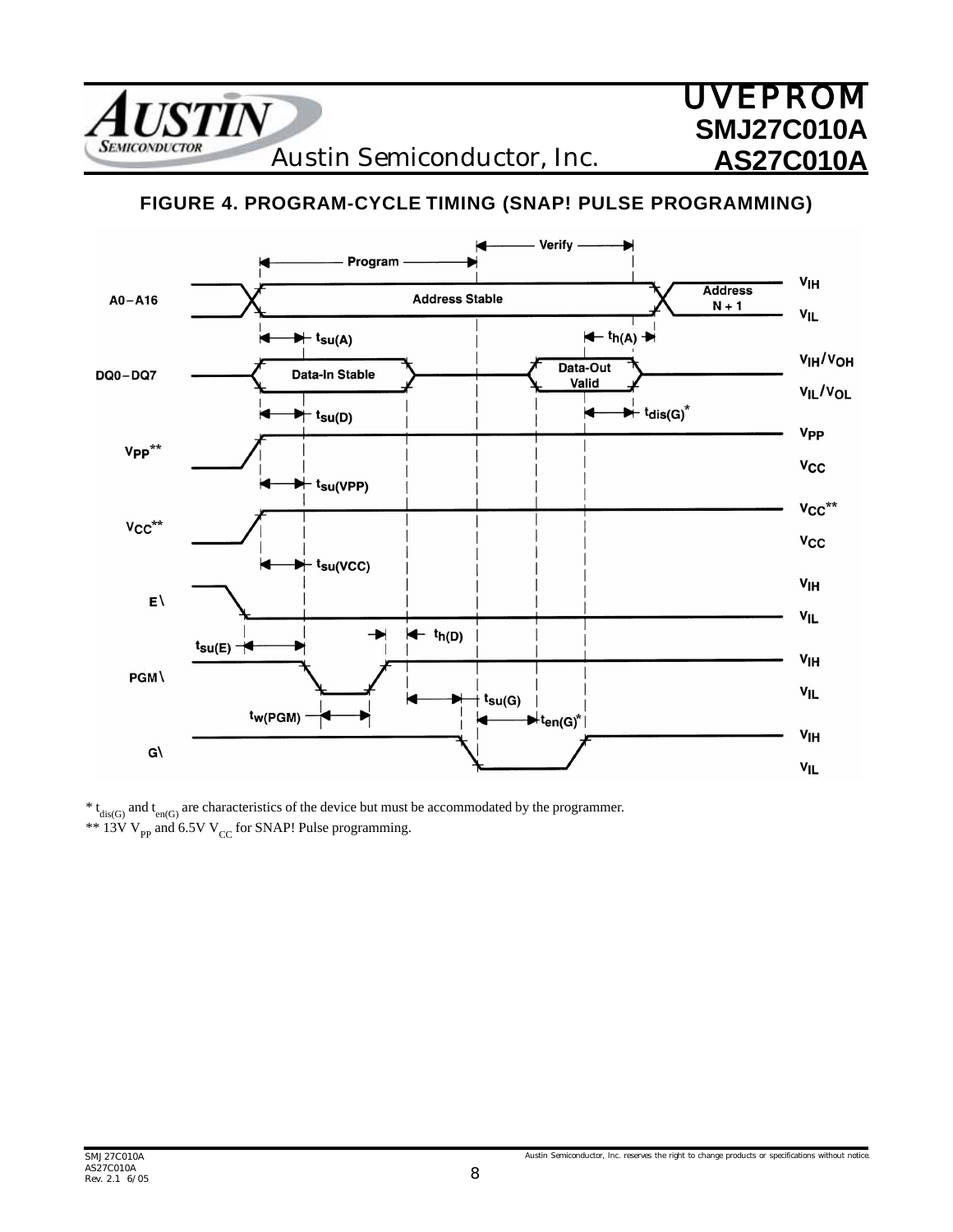



## **MECHANICAL DEFINITION\***

**ASI Case #114 (Package Designator J or ECA) SMD 5962-89614, Case Outline X**



|                | <b>SMD Specifications</b> |            |  |  |  |
|----------------|---------------------------|------------|--|--|--|
| <b>SYMBOL</b>  | <b>MIN</b>                | <b>MAX</b> |  |  |  |
| А              |                           | 0.225      |  |  |  |
| b              | 0.014                     | 0.026      |  |  |  |
| b1             | 0.045                     | 0.065      |  |  |  |
| b <sub>2</sub> | 0.008                     | 0.018      |  |  |  |
| D              |                           | 1.680      |  |  |  |
| F              | 0.510                     | 0.620      |  |  |  |
| e              |                           | 0.100 BSC  |  |  |  |
| E1             |                           | 0.600 BSC  |  |  |  |
| -1             | 0.125                     | 0.200      |  |  |  |
|                | 0.015<br>0.070            |            |  |  |  |
|                |                           |            |  |  |  |

**NOTE:** *These dimensions are per the SMD. ASI's package dimensional limits may differ, but they will be within the SMD limits.*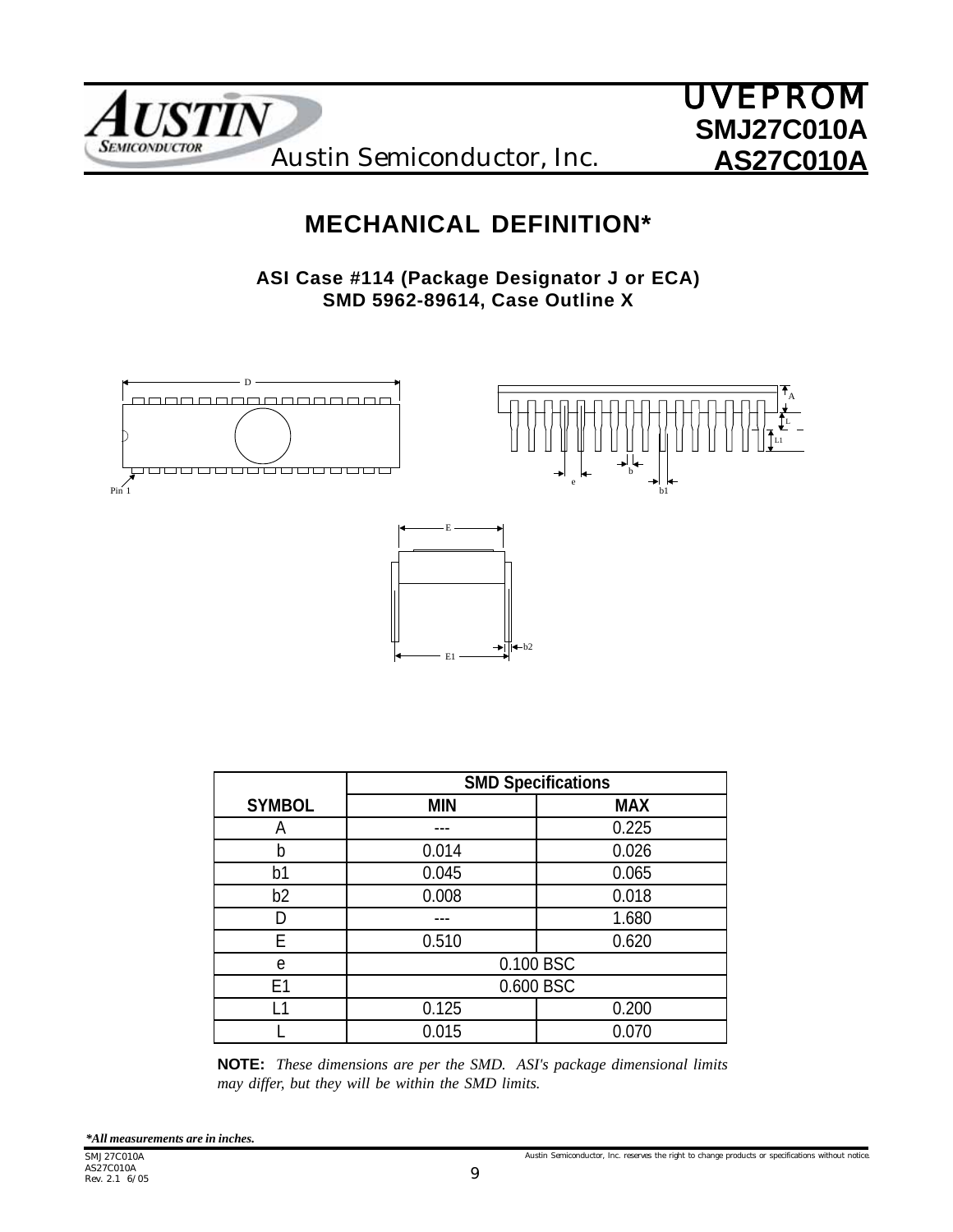

# **ORDERING INFORMATION**

#### **EXAMPLE:** SMJ27C010A-12JM

| Device Number   Speed ns |       | Package<br><b>Type</b> | <b>Process</b> |
|--------------------------|-------|------------------------|----------------|
| SMJ27C010A               | $-12$ |                        |                |
| SMJ27C010A               | $-15$ |                        |                |
| SMJ27C010A               | $-20$ |                        |                |

#### **EXAMPLE:** AS27C010A-15ECAM

| Device Number   Speed ns |       | Package<br><b>Type</b> | <b>Process</b> |
|--------------------------|-------|------------------------|----------------|
| AS27C010A                | $-12$ | <b>ECA</b>             |                |
| AS27C010A                | $-15$ | ECA                    | $\star$        |
| AS27C010A                | -20   | FCA                    |                |

### **\*AVAILABLE PROCESSES**

 $M =$  Extended Temperature Range

C to  $+125$ <sup>o</sup>C

Austin Semiconductor, Inc. reserves the right to change products or specifications without notice.